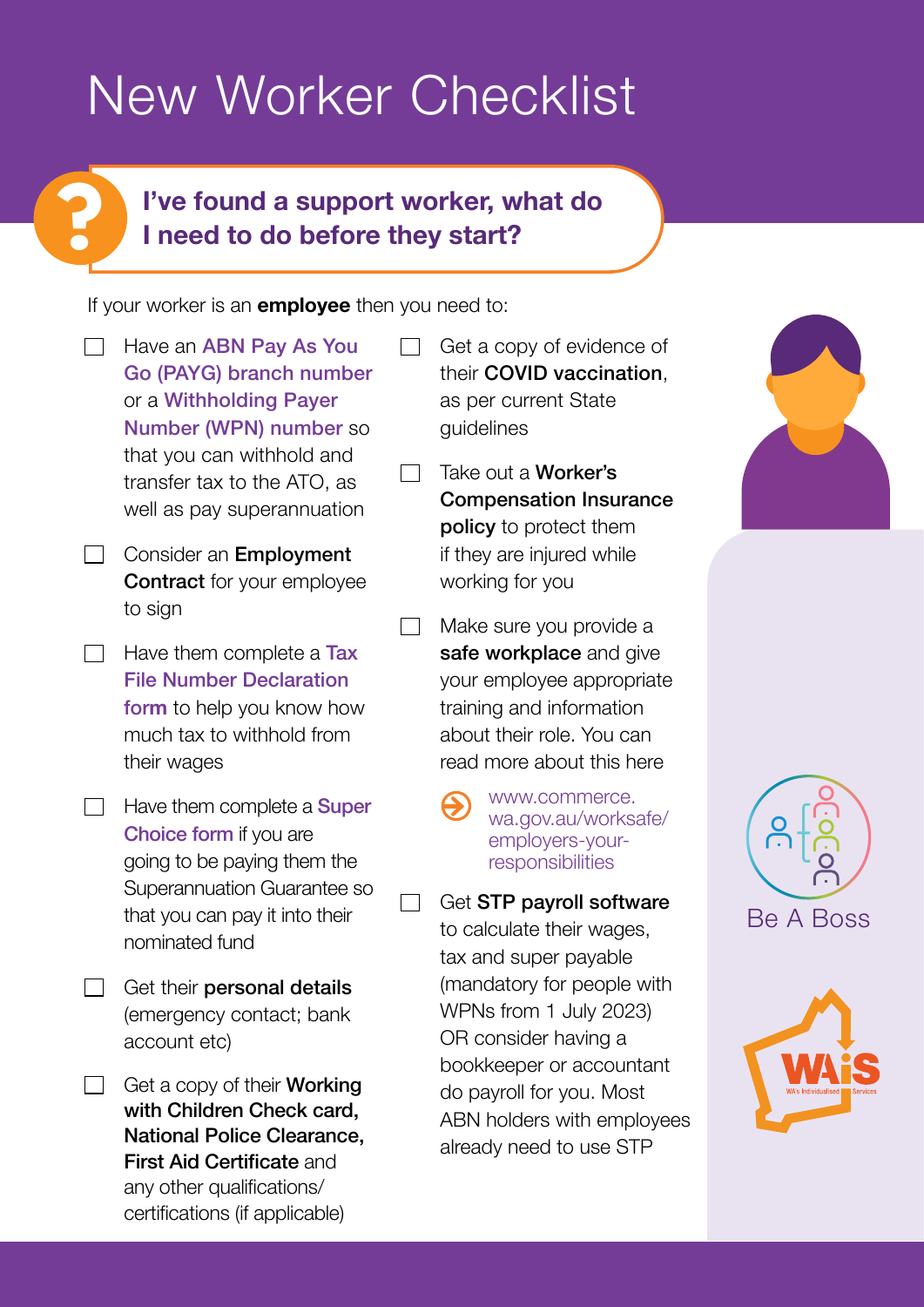If your worker is engaged as a **sole trader contractor** (they will usually have an ABN and will be invoicing you)

- $\Box$  Do an **[ABN lookup](https://abr.business.gov.au/)** of their ABN to check it is valid and the contractor is the holder of the ABN
- $\Box$  Ask for a copy of their **public liability** insurance certificate, if this is something you require them to have
- $\Box$  Consider taking out **Worker's** Compensation Insurance policy to protect them if they are injured while working for you

Note: If your worker is engaged as a Contractor and they do not have an ABN, then they may be able to invoice you and use the [ATO Statement](https://www.ato.gov.au/forms/statement-by-a-supplier-not-quoting-an-abn/)  [by Supplier form.](https://www.ato.gov.au/forms/statement-by-a-supplier-not-quoting-an-abn/) This is a decision for them to make as a contractor.



### **Worker Screening**

You might choose to have your worker apply for a NDIS Worker Screening check.

This is to check whether a person that works with a person with a disability, poses a risk to them and is cleared to or excluded from working with people with disability.

You can read more about this here

[www.ndiscommission.gov.au/](http://www.ndiscommission.gov.au/about/ndis-worker-screening-check) [about/ndis-worker-screening](http://www.ndiscommission.gov.au/about/ndis-worker-screening-check)[check](http://www.ndiscommission.gov.au/about/ndis-worker-screening-check)

#### **Fact Sheet:**

What self-managed NDIS participants need to know

[www.ndiscommission.gov.au/](http://www.ndiscommission.gov.au/document/2676) [document/2676](http://www.ndiscommission.gov.au/document/2676)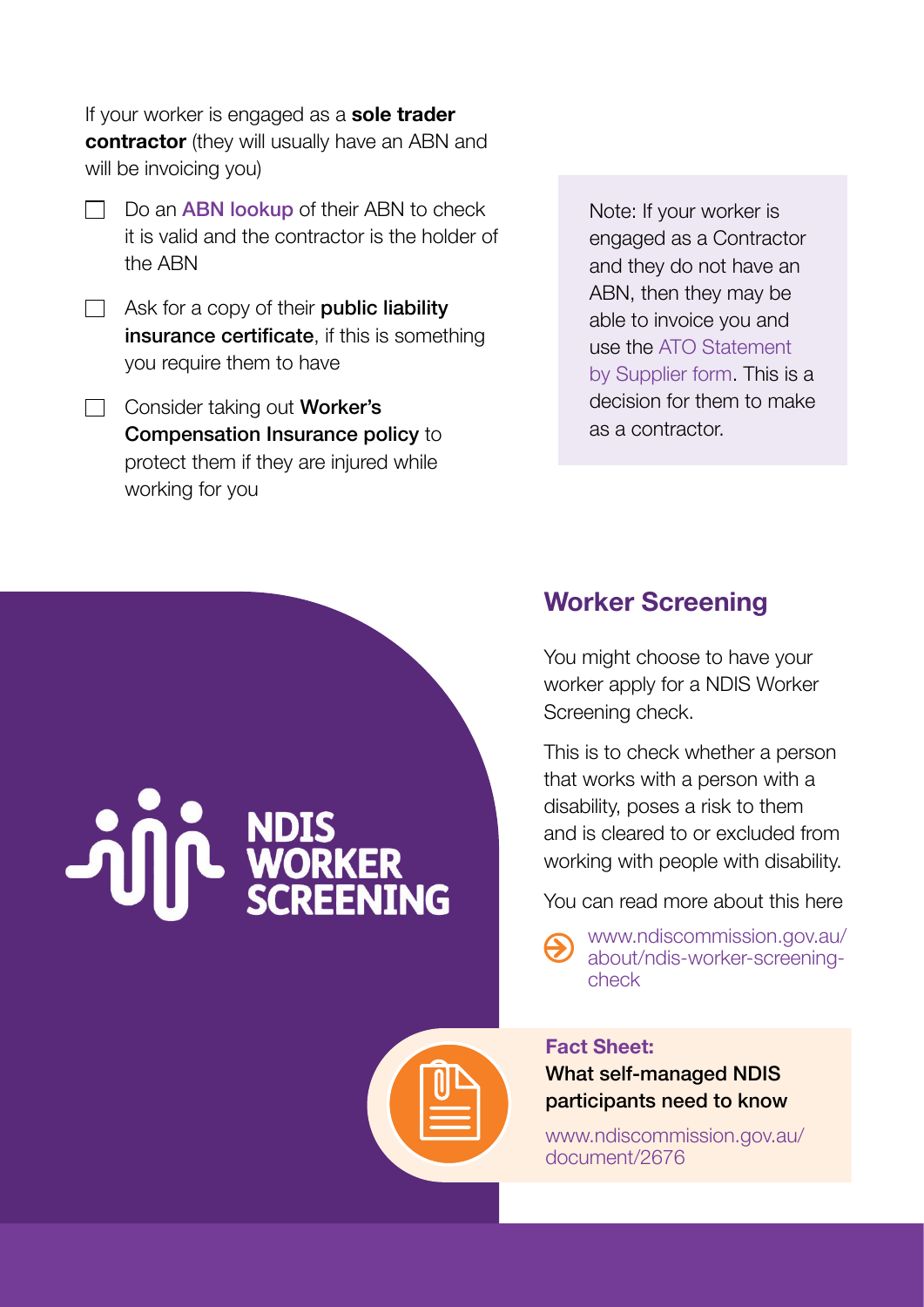### **Information/Training**

 $\Box$ 

You can consider providing these things to your support worker when they start working with you.

- $\Box$  Provide them with **detailed information** about the person they are supporting. For example – who they are, likes and dislikes, what and who is important to and for them, and what makes a good life for them. This might include practical things like medication, specific support needs, etc.
	- Provide them with the NDIS Code of Conduct this explains the expectations of workers and providers who deliver NDIS support to people
		- **Fact Sheet** [www.ndiscommission.gov.au/document/791](http://www.ndiscommission.gov.au/document/791)
		- Summary for Workers [www.ndiscommission.gov.au/document/811](http://www.ndiscommission.gov.au/document/811)
		- Guidance for Workers Www.ndiscommission.gov.au/document/571
		- WAIS Code of Conduct resource
			- [https://waindividualisedservices.org.au/wp-content/](https://waindividualisedservices.org.au/wp-content/uploads/2021/02/Code-of-conduct.pdf) [uploads/2021/02/Code-of-conduct.pdf](https://waindividualisedservices.org.au/wp-content/uploads/2021/02/Code-of-conduct.pdf)

 $\Box$  You can choose to ask them to do the **Worker Orientation** Module

To make sure that your support worker understands the Code of Conduct, you can ask them to complete this orientation module

[www.ndiscommission.gov.au/workers/training-course](http://www.ndiscommission.gov.au/workers/training-course)  $\boldsymbol{\beta}$ 

You might choose to pay them for their time to complete this module.

 $\Box$  Give them **training** on the specific tasks required to do their job well, safely and to your expectations.